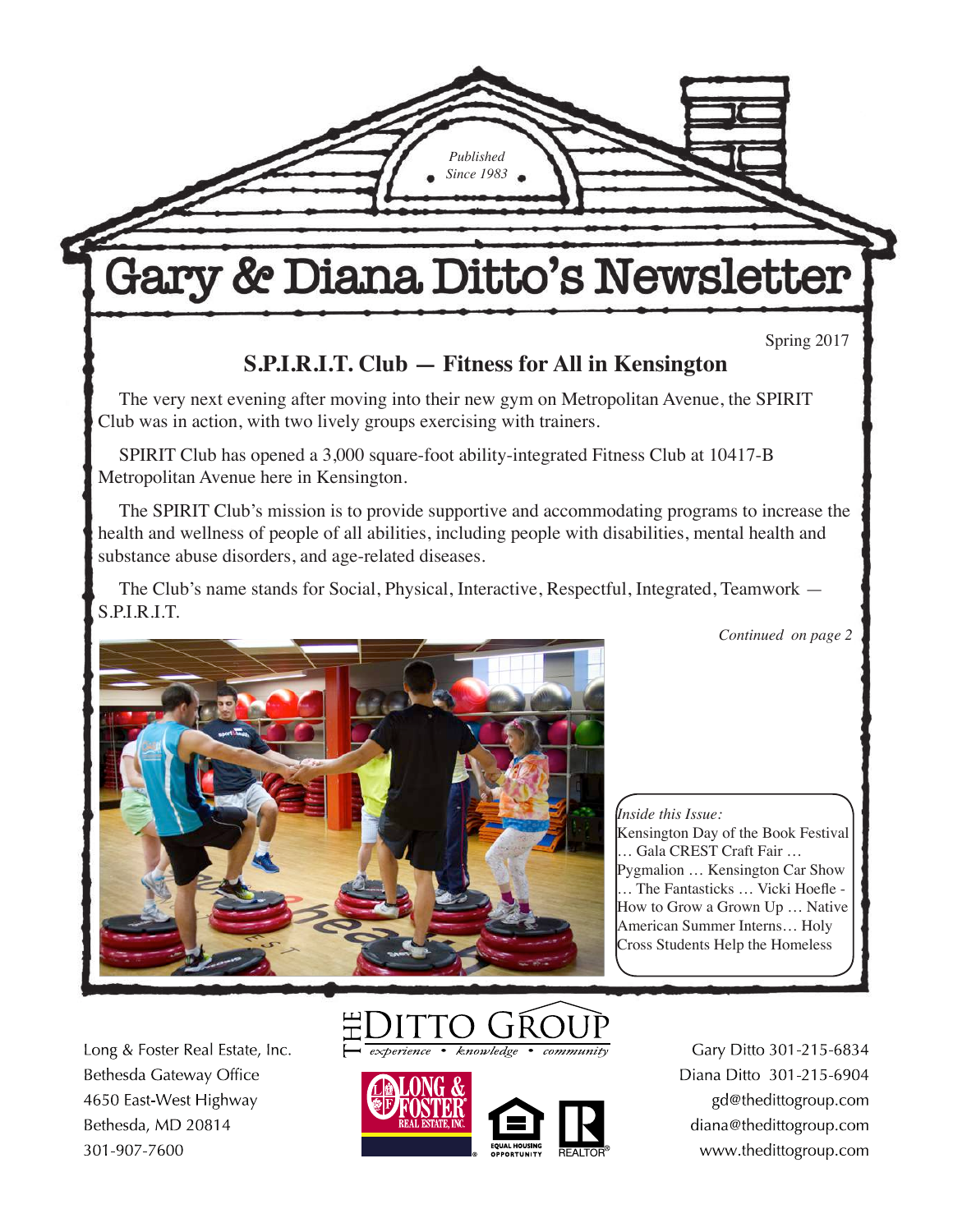#### *— SPIRIT Club continued*

According to the Centers for Disease Control and Prevention "people with disabilities are 58% more likely to be obese than the general population in America." Among the causes are the side effects of medication and a sedentary life style. Most fitness programs do not accommodate the needs of people with disabilities.

Jared Ciner became very aware of the need. After graduating in 2012 from the University of Maryland with a BA in psychology, Jared worked at Jubilee Association of Maryland, as a support counselor with adults with developmental disabilities and also as a personal trainer at a gym. Becoming more physically fit was the goal of everyone Jared was counseling, but he could not find any programs for them in which they could participate.

So in April 2013 Jared Ciner teamed up with Sam Smith, marathon runner and self-advocate with autism, to offer a SPIRIT Club exercise class for a group of people with developmental disabilities, at Jubilee in Kensington on Howard Avenue.

That class took off, as did two weekly classes at the Sport and Health gym in Tenleytown, and Ciner decided to make Spirit Club a separate organization and run it full-time. The interest is great. SPIRIT Club now offers classes in Brookeville, Gaithersburg, Chevy Chase, Takoma Park, Upper Marlboro as well as Kensington.

Over 160 people with a variety of abilities participate, including people with autism, Down syndrome, intellectual disabilities, stroke survivors and people who use wheelchairs.

In addition to being certified personal trainers, the Club's trainers have additional certification to work with people who have disabilities. Sam Smith now teaches 6 or 7 classes and leads two of them.

The SPIRIT Fitness classes focus on body awareness, balance, flexibility, functional movement, strength, speed, agility, endurance and nutrition. SPIRIT Plus classes are designed for members to attend with a staff or volunteer supporter; SPIRIT X-treme classes are for those who perform at a high level; SPIRIT Zumba is a high energy fitness and dance class and SPIRIT Yoga is slower-paced.

One mother, a volunteer supporter of a participant, was so skilled at supporting other class members that, at Ciner's suggestion, she became a certified personal trainer herself.

In 2015 the Spirit Club Foundation was created to support low-income people with disabilities and other related health challenges to have greater access to health and wellness programs.

The Foundation raises funds for scholarships, specialized equipment, transportation costs, and employment training to support people with disabilities to become certified fitness professionals.

By the end of 2016, Spirit Club Foundation had provided 350 scholarships for low-income people with disabilities to participate in a range of fitness and wellness programs offered by partnering organizations.

Over the next 3 years, SPIRIT Club envisions a broad expansion of offerings in the Washington Metropolitan area. SPIRIT Club will continue to partner with service providers, gyms, and other organizations that serve people with disabilities. A SPIRIT Club program is planned to open at the Under Armour Performance Center in Baltimore in March.

An April event is being planned to celebrate the opening. The community is invited to help celebrate a truly integrated fitness center where people of all abilities can exercise and bond together

*Many thanks to Steve Allen and Jared Ciner for all the help with the article and the terrific photos!*



**4th Annual Kensington Car Show** Sunday, April 9th, 2017 The Kensington Car Show returns to Howard Avenue

with gleaming cars, motorcycles, live music, a monster truck, prizes for the top cars and motorcycles, food, and fun for the children. Updates at www.kensingtoncarshow.com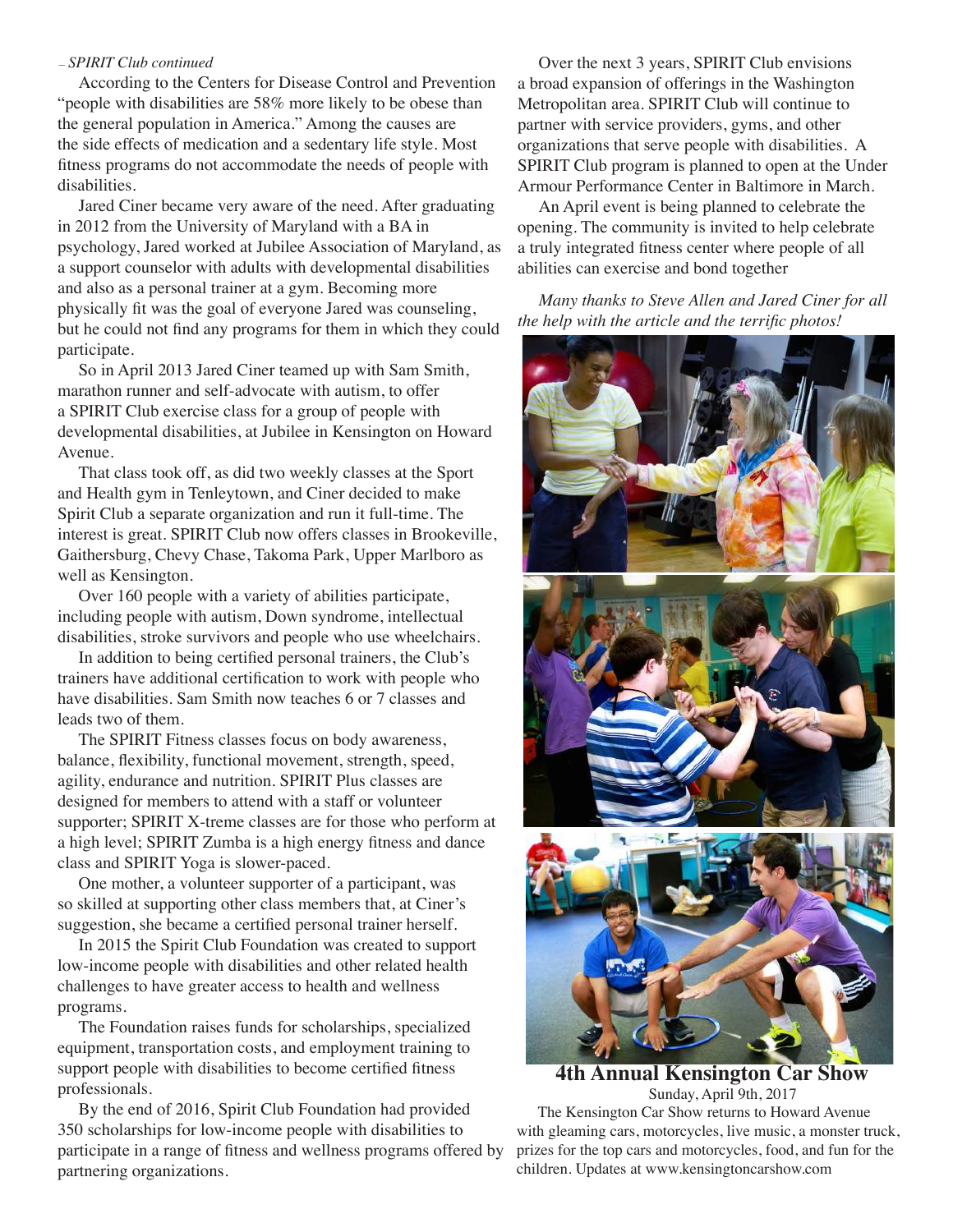Details of the opening celebration, the schedule of classes, great video clips and photos, trainer profiles, news stories and more, are at www. spirit-club.com.



Phone: 303-883-4364; email: jciner@spirit-club.com 10417-B Metropolitan Ave Kensington, MD 20895. The entrance is on Kensington Parkway.

### **Host Families Needed for Native American Interns**

Volunteer host families are needed for several Native American student interns for some or all of the summer.

Each summer, the NIH/National Institute of Neurological Disorders and Stroke hosts several Native American Students from reservations in South Dakota and the Arizona/New Mexico border. The students attend, or have attended St. Michaels School in Arizona or Red Cloud High School in South Dakota.

If you think you can help out, please contact Dr. Rita Devine, Summer Internship Coordinator, by phone: 301-728-3970, or by email: rita.devine@nih.gov..

*The British Players present:*

**Pygmalion**

March 24 — April 8, 2017 Kensington Town Hall, 3701 Mitchell Street

George Bernard Shaw's play Pygmalion is both romantic comedy and social critique. Professor Henry Higgins hears Eliza Doolittle's thick Cockney speech and, to prove a point, he bets a friend that he can turn the grubby young Covent Garden flower seller into a lady and introduce her into society. The lessons learned have profound consequences.

Performances are at 8 p.m. on Fridays and Saturdays, and at 2 p.m. March 26th, April 1st & 2nd. Tickets can be bought online at www.britishplayers.

 E-Mail Updates from The Ditto Group— Sign up for either or both of these updates:

- Our Monthly Sold Reports, sent via e-mail
- Our weekly "Open House" e-mail

You choose what to sign up for and you can always unsubscribe. Sign up on our home page: www.thedittogroup.com.

For dates and news of more events, be sure to visit the Community Activities Calendar on the web site: www.thedittogroup.com

Gary and Diana Ditto's Newsletter welcomes ideas and news items from community members. Many thanks to Jared Ciner, Steve Allen and the SPIRIT Club! The editor is Antoinette Kranenburg of Kensington, assisted by Cherry Wunderlich.

Kensington Arts Theatre presents:

*The Fantasticks*

Kensington Town Hall / Armory 3710 Mitchell Street, Kensington

 This lighthearted musical allegory tells the story of two neighboring fathers who pretend to feud in order to trick their children into falling in love. The children discover the deception, reject the arranged love match, and separate. They go out into the world, experience many challenges, and then return to each other to renew their vows.

Performances are May 12, 13, 14 (Sunday), 19, 20, 21 (Sunday), 26 and 27, 2017. Evening shows are at 8:15 p.m. and Sunday shows at 2 p.m. For details and tickets. please go to www.katonline.org.

Kensington Celebrates

## **The International Day of the Book Street Festival —** *Rain or Shine!*

Sunday, April 23, 2017, 11a.m.-4 p.m.

#### Howard Avenue, Kensington

For the twelfth year, Kensington will celebrate the International Day of the Book with its fabulous Day of the Book Festival. There will be author readings, storytellers, open mic poetry readings, children's activities, live music, great food and many many books in Old Town Kensington.

In conjunction with the Festival, Gala will hold the *4th Annual Gala CREST Craft Fair* with fabulous local artists and one-of-akind and unusual arts and crafts!

The Festival is created by the community for the community! Our wonderful volunteers are crucial to the success and continuation of the festival. If you are interested in volunteering, please email kensingtonbookfestival17@gmail.com. To support the festival as a sponsor go to www.dayofthebook.com.

## *How To Grow a Grown-Up — Vicki Hoefle at PEP*: March 31 – April 1

Vicki Hoefle, parent educator, parent coach and author returns to PEP, the Parent Encouragement Program, with her sellout two-day parenting workshop! Friday, March 31, 6:30 – 9 p.m. and Saturday, April 1, 8 a.m. – 3:30 p.m. The cost is \$275/parent, \$400/couple. Preregistration is required. Please call 301.929.8824 or register online at www.PEPparent.org.

# *Congratulations, Holy Cross Students!*

**Holy Cross Helps the Homeless**

Holy Cross School students prepared 1,000 packaged meals on January 30th for *Cup of Joe*, which serves men and women in area Catholic Charities shelters. Food and supplies were bought with part of the proceeds the school raised with the 5K run held on October 29th. Students in second grade through eighth grade worked together to assemble the packaged meals.

"I like this activity because we are working together to help others." said Katie Zalewski, seventh grader at Holy Cross School. "We hope the people that receive these meals know that people are praying for them and care about them." Holy Cross School is a coeducational school in Garrett Park for students in Pre-Kindergarten through Eighth grade. To learn more about Holy Cross School, please visit www.hcross.org.